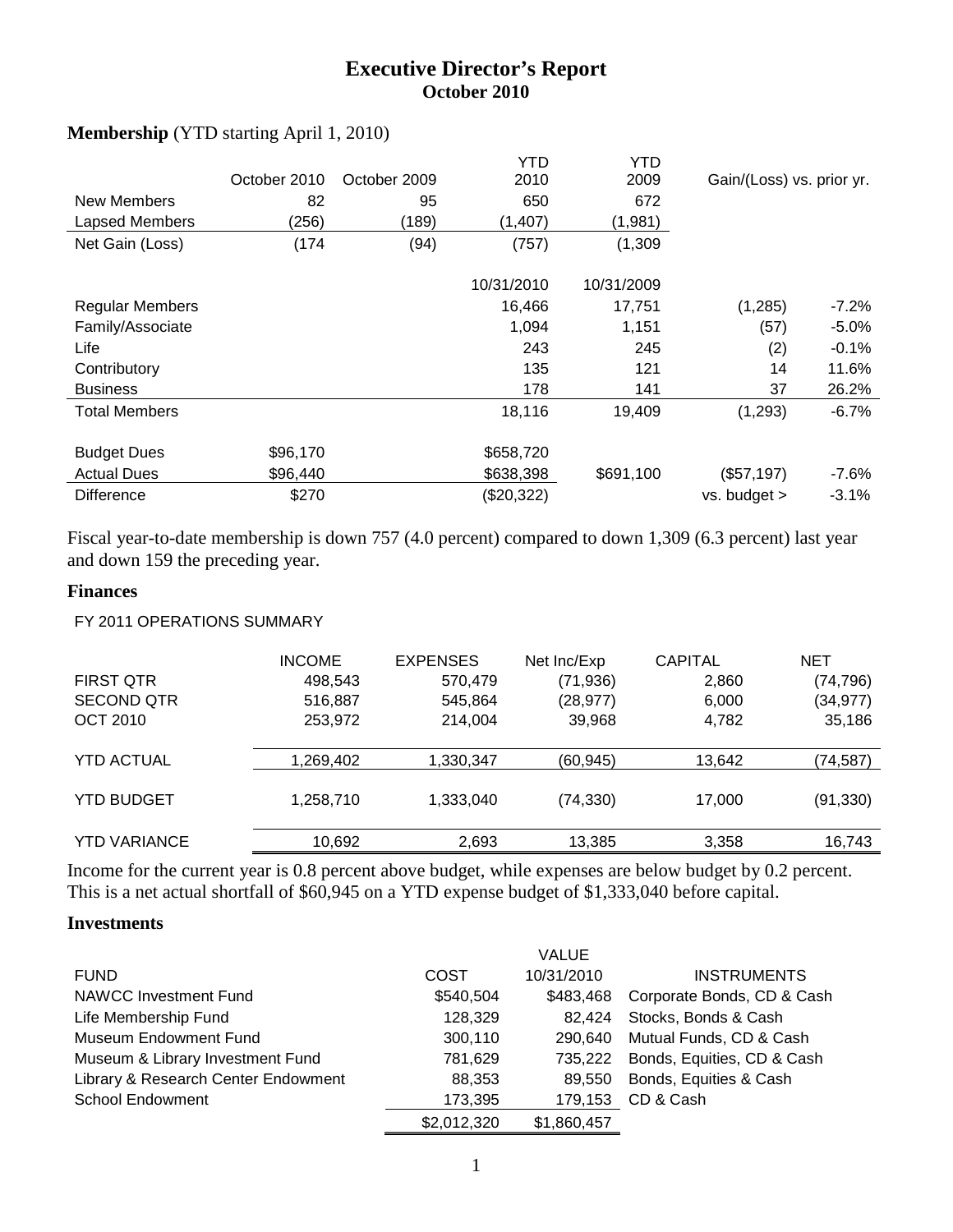The current values on investments reflect paper gains and losses due to market fluctuations. Since most of our fixed income investments are held to maturity, actual gains and losses will only occur at maturity or when an investment is sold.

### **Development**

Regular donations total \$85,524 YTD versus \$65,062 the previous year. Grants total \$0 YTD versus \$23,923 last year. Endowment/investment fund donations total \$270 versus \$21,684 last year. Pledge payments YTD are \$8,692. In-kind donations total \$5,067 versus \$5,846 last year. In-kind donations do not include items donated to the School or to Museum collections for which the value is not determined.

In addition to the above gifts, we received this month a \$100,000 gift for a Charitable Gift Annuity (CGA). The CGA will pay to the donor \$5,400 a year for the life of the donor. This will result in an immediate tax deduction for the donor plus a portion of the annual payments to the donor are tax free. The gift is invested in a CGA reserve to guarantee the payments and at the end of CGA contract, the principal remaining in the reserve is an unrestricted gift to the NAWCC.

### **Information Services**

Kevin Osborne set up Web pages for the Crafts Competition held at the National. There are links to it on the nawcc.org homepage and Member Central page. The Crafts Competition page also has a link to a secondary page featuring additional photos of the entries. Clicking on a photo will open a larger image for better viewing.

In preparation for installing Exchange Server 2010 for email on our new server donated by George Kabacinski, we have purchased and received Exchange Server 2010, Microsoft Server 2008 and Backup Exec 2010. We have upgraded the memory on the server to 15 gigabytes, required for Microsoft Server 2008.

On our file and print server we have moved the SAGE accounting program from Microsoft SQL Server 2000 to Microsoft SQL Server 2005. We have also added a Registration database to be used with the Registration program to integrate Mart Regionals data into iMIS. We will be upgrading the operating system to Windows Server 2008 and installing Backup Exec 2010. The upgrade will allow us to communicate with the Exchange server as well as bring the Server up to newer specs.

Our next step is to set up and integrate the new Exchange server into our network. This will also bring us up to date with current email technology. We are expecting that it will resolve some issues we've been having with receiving some emails. The install should take place November 17, 2010.

We've upgraded computers at the Library front desk and another in Membership. We've been reconfiguring and reinstalling operating systems on the PCs that were replaced by newer computers. We are planning to find new homes for them and realize some income from their sale for NAWCC.

### **School of Horology**

Classes continued during the month of October. Watch Instructor Sam Sherman spent a week in Switzerland attending a WOSTEP "Train the Trainers" class. This class goes toward his continuing education for the State of Pennsylvania and ACCSC. The SOH service center has had a steady stream of watch and clock repair work. The service center continues to repair and sell timepieces on eBay for customers. The customers are required to pay for repairs and the service center receives a commission from each sale. The service center received a new database program that will allow for better tracking of all previous and current jobs. The school eBay store continues to list school items as time allows.

### **Museum/Library**

Museum admission revenue for October was \$4,469. Visitation for October was 1,117 visitors, including 101 NAWCC members (9 %). The Museum held its second annual wine-tasting fund raiser this month. The event had 241 attendees and grossed \$3,650 in ticket sales. NAWCC Store sales for October were \$5,535. The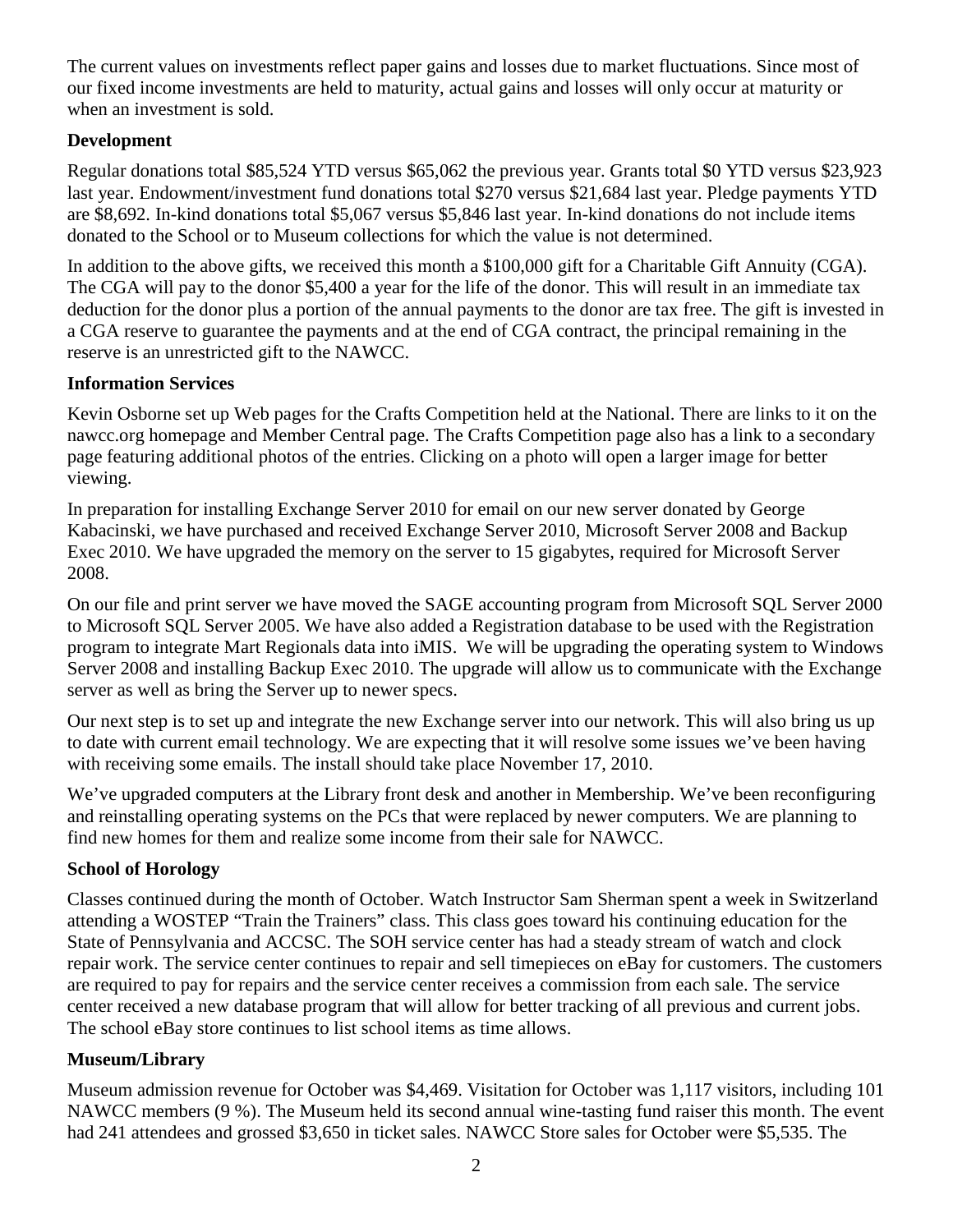Museum Director submitted the Museum AAM Accreditation Self-Study to the AAM. American Association of Museums staff will review the submission and make requests for clarification and/or further documentation as needed. This should take approximately 1 to 2 months.

The Museum's online searchable collection database recorded 2,223 searches via the database webpage. The Museum staff is continuing to facilitate two significant gifts of objects to the Museum (a watch collection and a German clock movement collection). The Museum curator and volunteers (including NAWCC School of Horology Clock Instructor Al Dodson) continue to work on refining collection database information, making it more useful for researchers.

Museum staff assisted the Mid-Eastern Regional event in York, PA, this month, providing cases and examples from the Museum collection for the regional exhibit. Museum staff continues to develop 2011 exhibits and develop the exhibit schedule beyond 2013.

As mentioned above, the Museum was host site for the second annual Wine & Chimes event, which included dozens of vendors who offered food and wine samples and provided door prizes for the event. The Museum has received free promotional advertising through its media partner 101 the Rose and Smooth Jazz. Staff continues to work with the Gallet Watch Group on the development of promotional materials for Web and print for the sale of Gallet's Museum Edition Flight Officer wristwatch. Grant requests for a variety of projects were mailed to prospective donors.

The Library had 251 visitors for the month and loaned 212 items; 155 research and reference questions were answered, 339 items were donated, and seven acquisitions were purchased.

### **Publications**

The December Bulletin was finalized in October. Due to the Symposium occurring at the end of the month, the issue was delivered to Cadmus on November 1. The December issue features seven articles, a majority of these are about watches, and the 2010 Crafts Competition winners, first and second place winners are featured on the covers. This is the final issue for Scotty Dean's repair series. The December issue again includes 32 pages of color.

The December MART was delivered to the vendor on November 9. Advertising activity remained low for the December issue, despite our continued efforts via email, letter, and phone call reminders. This issue we also contacted all members registered on the 4Sale site to make them aware of the special ad offer we have developed for new members. The issue is 64 pages and includes two NAWCC promotional stories in the MART Magazine, one by Kim St. Dennis about his experiences at the National Convention and one by members of the Midwest Regional Committee about their successful regional.

Mark McKinley's *Talking Clocks* book is at the printer. The sound files are prepared and ready to send out for CD creation. 500 copies of the book and CD will be ordered. Richard Watkins' book on watch collecting is in the final stages of lay out. Philip Balcomb's, *The Clock Book*, was scanned and OCR'd. Reviewing the text is now in process.

Copyediting and proofing continues on all marketing material, including the eHappenings newsletter. Promotional NAWCC MART ads were developed and designed as needed, including ads for the 2011 Convention and Symposium. Promotional posters were designed for the museum educator, including Santa's Workshop and Cohen's watch and clock appraisal courses.

Annual fund material for the Bulletin carrier sheet and direct mail campaign was copyedited and designed.

A program book and poster were designed for the 2010 Time Symposium, and the Symposium website was updated as needed. Updates were made to the Publications area of the website.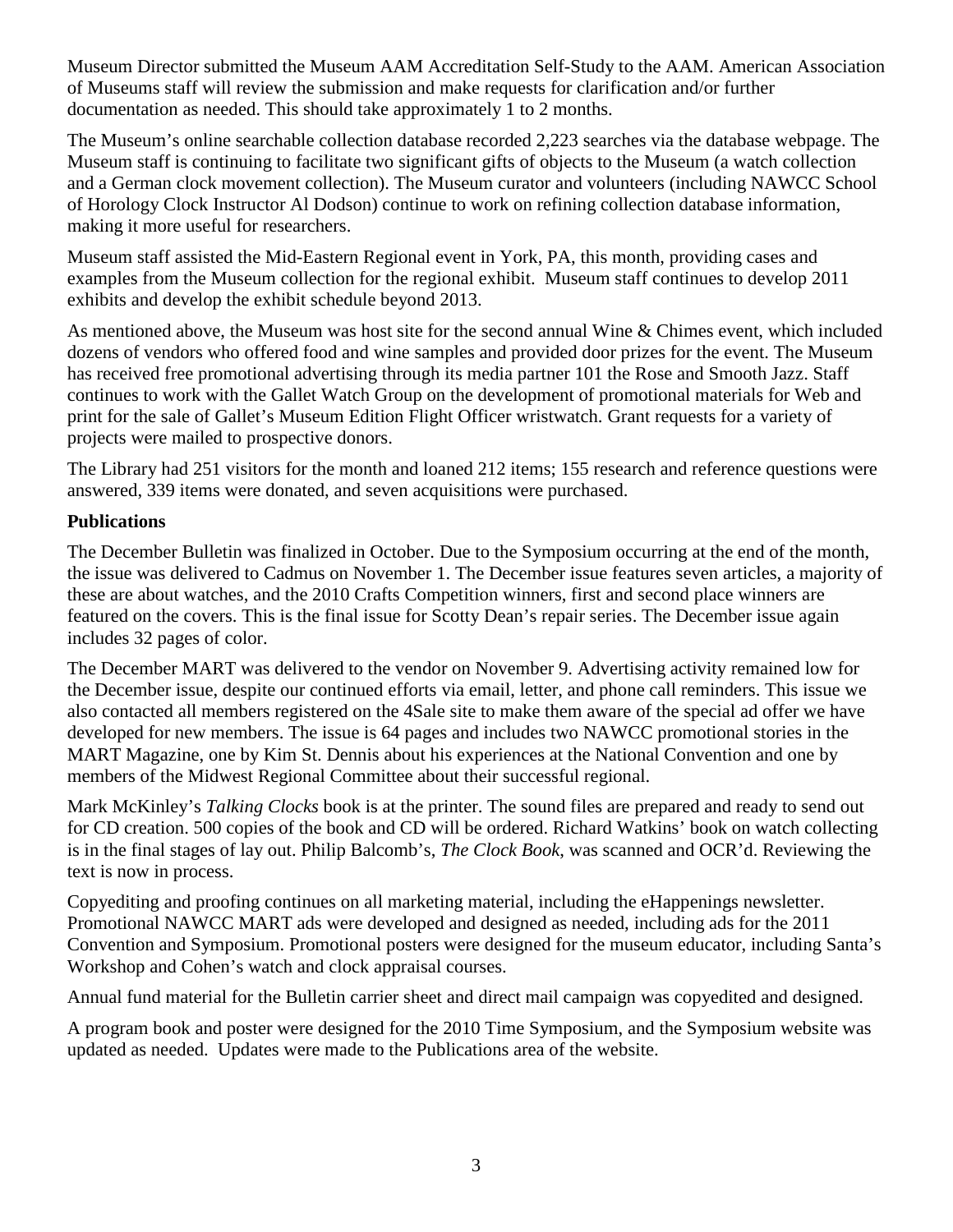### **Communications**

Communications maintained NAWCC websites, augmenting them as needed and implementing new software options for our members. This service included (as always) monitoring and troubleshooting all NAWCC online resources, plus acting as technical advisor and offering individual customer service via phone and email. Work was done on several chapter websites, both updating them and working with chapter personnel on editing techniques and procedure. The November issue of our online members e-zine Happenings was researched and produced, along with numerous special email press releases and membership notifications, among them special updates on the upcoming clock appraisal course and our allnew watch appraisal course. Newsletters for Chapter 134, Chapter 141, and Chapter 3 were printed, mailed, and invoiced. Advertising included the Wine & Chimes and Home School Day events on various websites and print media. Promotional mailings for the 2011 event schedule were sent to the York Convention and Visitors Bureau.

Communications also prepared and mailed press releases for the November Calendar of Events, Santa's Visit, and the Clock Workshop. Communications collaborated with the special events committee to produce the successful Wine & Chimes event. Staff coordinated details for the annual Halloween party, obtained a Christmas tree for the Museum lobby, and made preliminary arrangements for the December Board meeting. Communications also sent promotional materials to chapters and media outlets, specifically to Chapter 16. Staff also prepared was Santa poster mailing to York and Lancaster Libraries in support of the Museum's Christmas events.

### **Education/Volunteers**

We continue to give assistance to workshop instructors, including coordinating materials for the watch and clock valuation courses. We also continue to make sure that hands-on stations in the Museum have the appropriate materials to complete the activities for family learning. We are continuing background research on the clockwork exhibit for April of 2011 including securing additional loans of objects.

We continue to process School of Horology student financial aid, and keep up-to-date on the latest changes and requests from the U.S. Department of Education regarding financial aid for students. We are continuing to learn the financial aid processes, including procedures for returning funds when students withdraw from a program, as we had one student do so this month.

We participated in Harrisburg Area Community College's internship and job shadowing fair this month, which informed local students about our internship opportunities. We also held a volunteer open house, and as a result we recruited one volunteer for the library/archives as well as special events and exhibits. An Elizabethtown College student is volunteering for the Museum, assisting with a scanning project for his work study program. Total Volunteer Hours for October: 494.

The second annual Wine and Chimes Program was held on October 22 with much success. We also held a candy clock making program for children at the beginning of the month. We are still in the process of preparing materials for our November Home School Day program. We attended a Boy Scout camp program about 15 miles from the Museum where we were invited to have an activity station for over 2,000 scouts who participated in the camp weekend. We were also asked to serve as official time judges for the scouts' attempt at tying the longest continuous rope for the Guinness Book of World Records.

### **Facilities**

The Facilities department continues to maintain the buildings and grounds. We replaced bulbs in several parking lights and spent extra time cleaning the main building after the Wine and Chimes event. The representative from Johnson Controls started to test and reset the controls for the boiler. He will return to complete these tests. The test on the water in the heating system passed, but we need to increase the number of times we purge the water.